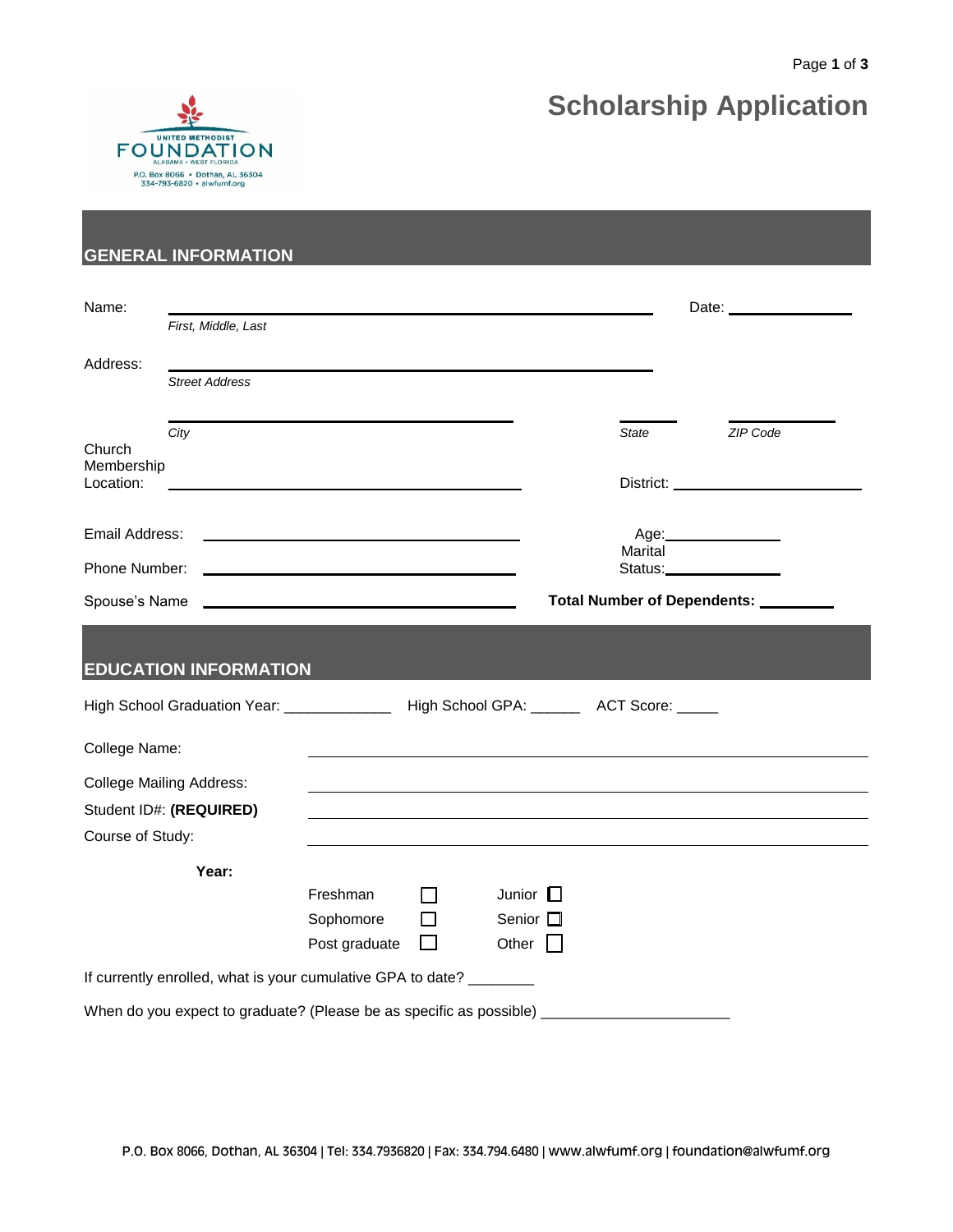| <b>EMPLOYMENT &amp; FINANCIAL INFORMATION</b>                                                                                 |  |            |         |                                    |                                    |  |
|-------------------------------------------------------------------------------------------------------------------------------|--|------------|---------|------------------------------------|------------------------------------|--|
|                                                                                                                               |  | <b>YES</b> |         |                                    | If yes, annual income anticipated: |  |
| While attending college, will you be employed?                                                                                |  |            | NO<br>П |                                    |                                    |  |
| While you attend college, will your spouse (if applicable) be employed?<br>Please tell us about other resources you may have: |  | <b>YES</b> | NO      | If yes, annual income anticipated: |                                    |  |
|                                                                                                                               |  |            |         |                                    | <b>Annual Amount</b>               |  |
|                                                                                                                               |  |            |         | Grants:                            | \$                                 |  |
|                                                                                                                               |  |            |         |                                    |                                    |  |
|                                                                                                                               |  |            |         | Scholarships:                      | \$                                 |  |
|                                                                                                                               |  |            |         | Gifts:                             | \$                                 |  |
|                                                                                                                               |  |            |         | <b>Student Loans:</b>              | \$                                 |  |
|                                                                                                                               |  |            |         | Other:                             | \$                                 |  |

#### *Total Annual Resources (employment income plus all other):* **\$\_\_\_\_\_\_\_\_\_\_\_\_\_\_\_\_**

# **STUDENT DEBT & EXPENSES INFORMATION**

Total personal debt (loans, credit cards, etc.) \$\_\_\_\_\_\_\_\_\_\_\_\_\_\_\_\_\_\_\_\_\_\_\_\_\_\_\_\_\_\_\_

# *Please tell us about your expenses:*

|                   | <b>Annual Amount</b> |
|-------------------|----------------------|
| Room & Board:     | \$                   |
|                   |                      |
| Transporation:    | \$                   |
| Tuition & Fees:   | \$                   |
| Books & Supplies: | \$                   |

# *Total Annual Expenses:* **\$\_\_\_\_\_\_\_\_\_\_\_\_\_\_\_\_**

| <b>HOUSEHOLD FINANCIAL INFORMATION</b>                                                                            |
|-------------------------------------------------------------------------------------------------------------------|
| Number of dependents in household enrolled in college:<br>Number of dependents in household under age 25:         |
| £.<br>Estimated ANNUAL household income:<br>\$<br>Estimated ANNUAL household expenses:                            |
| Total household debt (loans, mortgages, credit cards, etc.) \$                                                    |
| P.O. Box 8066, Dothan, AL 36304   Tel: 334.7936820   Fax: 334.794.6480   www.alwfumf.org   foundation@alwfumf.org |